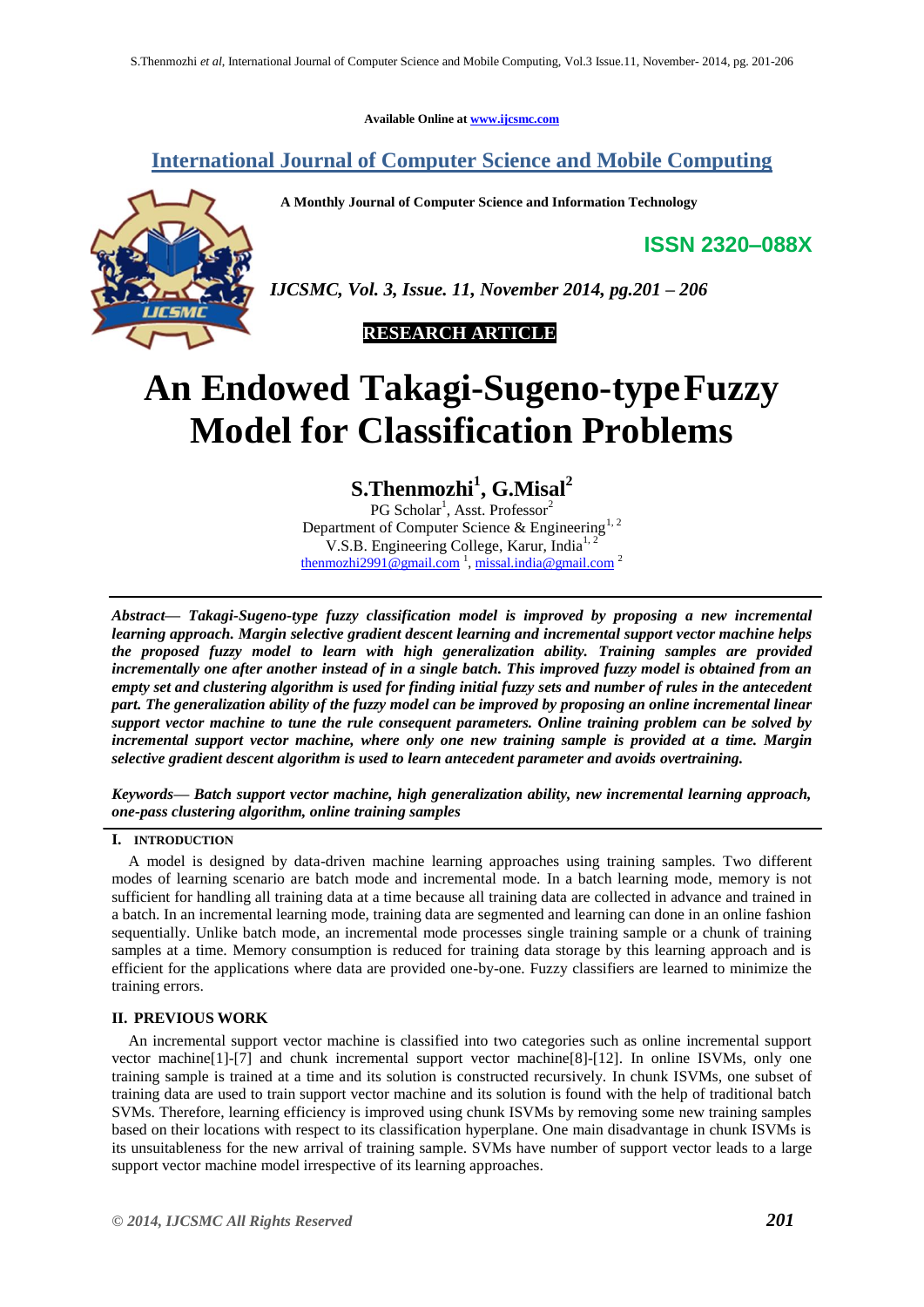## **III.PROPOSED WORK**

In the proposed system generalization ability is improved by designing the fuzzy classification model with the help of support vector machine. One common approach is support vectors are considered as fuzzy rules and both are equal in a batch SVM. Fuzzy classifiers may degenerate the performance by removing the irrelevant fuzzy rule from the original rule sets. However, clustering algorithm may helps to provide a small rule set where the rules are equal to number of clusters[13]-[16]. Antecedent parameters are not tuned by chunk ISVM and batch SVM-trained FC. To avoid these problems, online incremental SVM and margin selective gradient descent algorithm are proposed for tuning consequent and antecedent parameters. Online incremental SVM obtains high generalization ability and optimal consequent parameters. It is also used to tune samples one at a time to avoid huge data access. Antecedent parameter of a fuzzy classifier is tuned by margin selective gradient descent algorithm. This type of tuning may be done from two support vector located hyperplane using only training samples. The slack variable values are minimized by performing the operation of moving the mapped training samples in the consequent space to proper region.

# **IV.IMPLEMENTATION**

# *A. SYSTEM DESIGN*

The above discussed fuzzy model is represented as a diagram given below in the Fig.1.



Fig.1. Fuzzy model architecture

Here input is given from the dataset and fuzzy classification rules are initialized for that given input. The data set taken for this type of fuzzy model has limited input values only. After rule initialization both parameter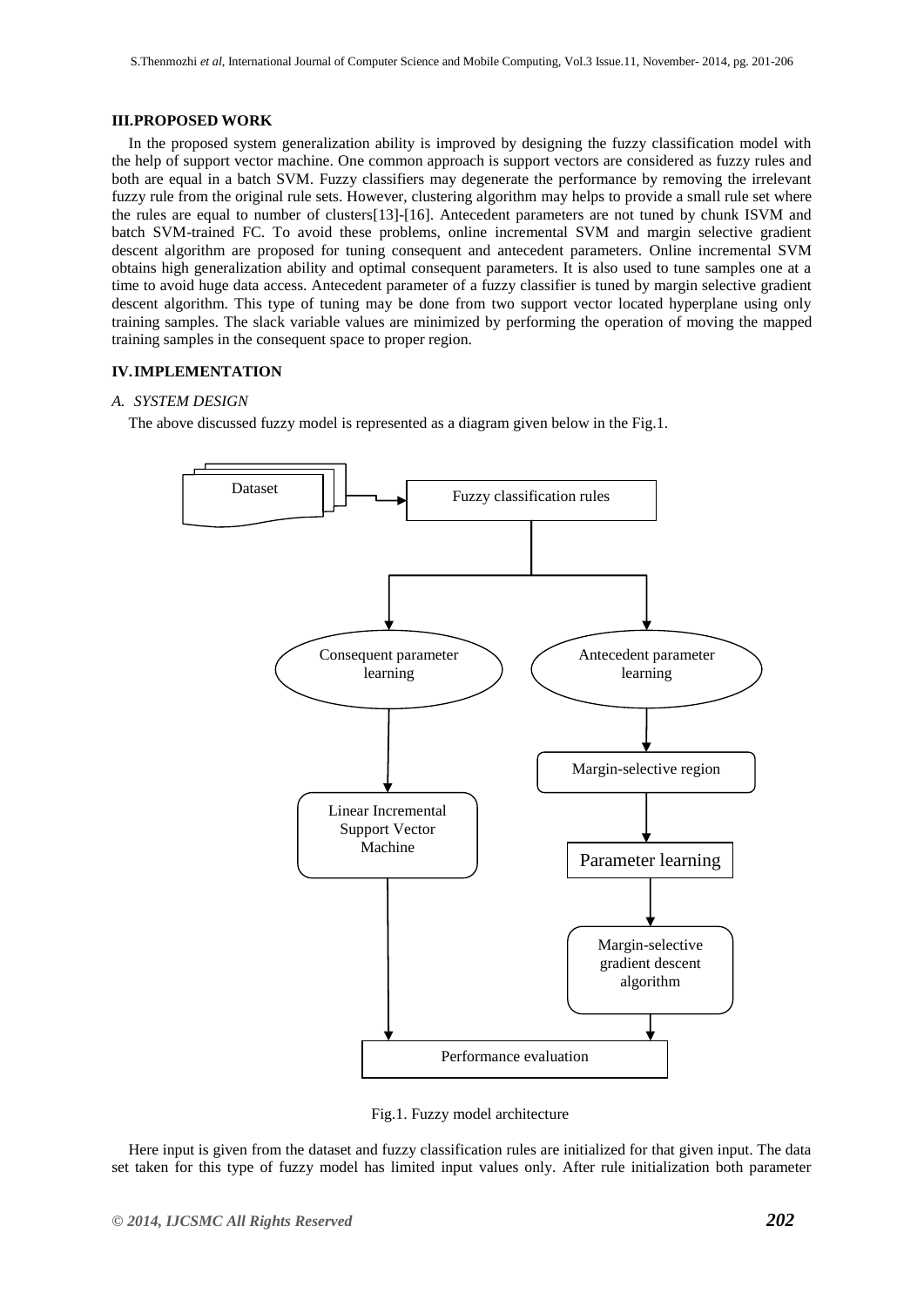learning can be done with the help of their respective learning approach algorithms. Finally, the performance of this fuzzy model can be calculated by measuring the accuracy and error rate.

#### *B. SYSTEM MODULES*

y

*1). Fuzzy Classification Rules:* The fuzzy model consists of first order Takagi-Sugeno-type fuzzy IF-THEN rules. These rules are in the following form:

Rule *i*: If 
$$
x_j
$$
 is  $A_{i,j}$  and ... and  $x_n$  is  $A_{in}$ 

Then 
$$
\hat{y} = a_{i0} + \sum_{j=1}^{n} a_{ij}
$$
 (1)  
are inputs. A is denoted as a fuzzy set and a, is represented as a real number. The

where  $x_1, \ldots, x_n$  are inputs,  $A_{ij}$  is denoted as a fuzzy set and  $a_{ij}$  is represented as a real number. The following Gaussian membership function is applied for the fuzzy model as:

 $M_{ij}(x_j) = exp{-\frac{(x_j - m_{ij})^2}{2\sigma^2}}$  $\{i\}$  (2) here  $m_{ij}$  and  $\sigma_{ij}$  are center and width of the fuzzy set.  $\sigma_{ij}$  in different fuzzy sets are useful for the improvement of classification performance. The rule firing length is determined by

$$
u_i(\vec{x}) = \prod_{j=1}^n M_{ij}(x_j) = \exp\{-\sum_{j=1}^n \left[ (x_j - m_{ij})^2 / 2\sigma^2_{ij} \right] \} \tag{3}
$$

where  $\vec{x}$  =[ $x_1$ ,..., $x_n$ ]. If there are *r* rules the output calculation can be done by adding simple weight sum operations and is shown as:

$$
V = \sum_{i=1}^{r} \mu_i \left( \sum_{j=0}^{n} a_{ij} x_j \right) + b = \sum_{i=1}^{r} \sum_{j=0}^{n} a_{ij} \mu_i x_j + b \tag{4}
$$

The following can be added to the original T-S-type fuzzy model by the addition of the bias term *b* as:

Rule *i*+1 : IF *x1* is A*r+*1*n and ... and xn is A*r*+1n*

Then 
$$
\hat{y} = \sum_{j=1}^{n} a_{r+1j} x_j + b
$$
  
where  $M_{r+1,l}(x_1) = ... = M_{r+1,n}(x_n) \equiv 1$  and  $a_{r+1,l} = ... = a_{r+1,n} = 0$ .

The one-pass clustering algorithm helps to generate this fuzzy model from an empty rule set. The basic concept of using clustering algorithm is to consider the clusters as a fuzzy rule for rule generation. The rule firing length  $\mu_i(\vec{x})$  is used for generating rule as online and for each datum; the cluster I with maximum firing strength is obtained as:

$$
I = arg max_{1 \le i \le r} \mu_i(\bar{x})
$$
\n<sup>(5)</sup>

If  $\mu_1 < \mu_1$ , then a new cluster will be generated, that is  $r \leftarrow r+1$ . If  $\mu_1 > \mu_1$ , then no new cluster will be generated. A new Gaussian fuzzy set  $A_{rj}$  is generated in each variable  $x_j$  before the rule generation caused by input datum  $\vec{x}(t)$  and the following equation is:

 $m_{rj} = x_j(t), \sigma_{rj} = \sigma_c, \quad j = 1,...,n$  (6) where σ*<sup>c</sup>* is denoted as a pre-defined constant as 0.5 and a smaller number of rules are generated by the larger σ*<sup>c</sup>* values.

*2). Online Linear Incremental Support Vector Machine for Consequent Parameter Learning:* In this online linear incremental support vector machine parameter learning, all training data and their labels are assumed to be given by a set  $D^{(N)} = \{(\vec{x}_1, y_1), (\vec{x}_2, y_2), \dots, (\vec{x}_N, y_N)\}\$ , where  $\vec{x}_i \in \mathbb{R}^n$  and  $y_i \in \{-1, -1\}$ . The following softly constrained optimization problem can be solved by the batch SVM learning approach with the help of finding separate function  $f(\vec{x}) = \vec{w}^T \vec{x} + \vec{b}$  as:

Min<sub>$$
\overline{w}
$$</sub> $\xi_i, b^{\frac{1}{2}} w^T \overrightarrow{w} + C \sum_{i=1}^N \xi_i$   
Subject to  $y_i (\overrightarrow{w}^T \overrightarrow{x}_i + b \ge 1 - \xi_i, \xi_i \ge 0, \quad i = 1 ... N$  (7)

where  $0.5 w^T \overrightarrow{w} + C \sum_{i=1}^N \xi_i$  is the cost function called soft margin, C is denoted as user-defined positive parameter,  $\xi_i$  is a slack variable, and  $\Sigma \xi_i$  is denoted as an upper bound on number of training errors. This optimization problem has its solution is in [1] as:

$$
\overrightarrow{w} = \sum_{i=1}^{N} \alpha_i y_i \overrightarrow{x}_i
$$
\n(8)

\nhere  $\alpha_i$  is a Lagrange multiplier and the separating function is:

\n
$$
f(\overrightarrow{x}) = \overrightarrow{w}^T \overrightarrow{x} + h = \sum_{i=1}^{N} y_i \alpha_i \leq \overrightarrow{x} \overrightarrow{x} + h
$$

$$
T(x) = W \cdot x + b = \sum_{i=1}^{n} y_i \alpha_i < x, x_i > +b
$$
  
\n
$$
\sum_{i \in SV}^{N} y_i \alpha_i < \overrightarrow{x}, \overrightarrow{x}_i > +b
$$
 (9)

The necessary conditions from Karush-Kuhn-Tucker (KKT) are:

$$
\times \begin{cases} \geq 0, & \text{if } \alpha_i = 0 \\ = 0 & \text{if } 0 < \alpha_i < C \\ \leq 0 & \text{if } \alpha_i = C \end{cases} \tag{10}
$$

Based on this above condition from (10),  $D^{(N)}$  is divided into three categories as: for  $(0 \lt \alpha_i \lt C)$ , the set *S* is represented as unbounded SVs. For  $(\alpha_i = C)$ , the set *E* is represented as bounded SVs. Finally for  $(\alpha_i = 0)$ ,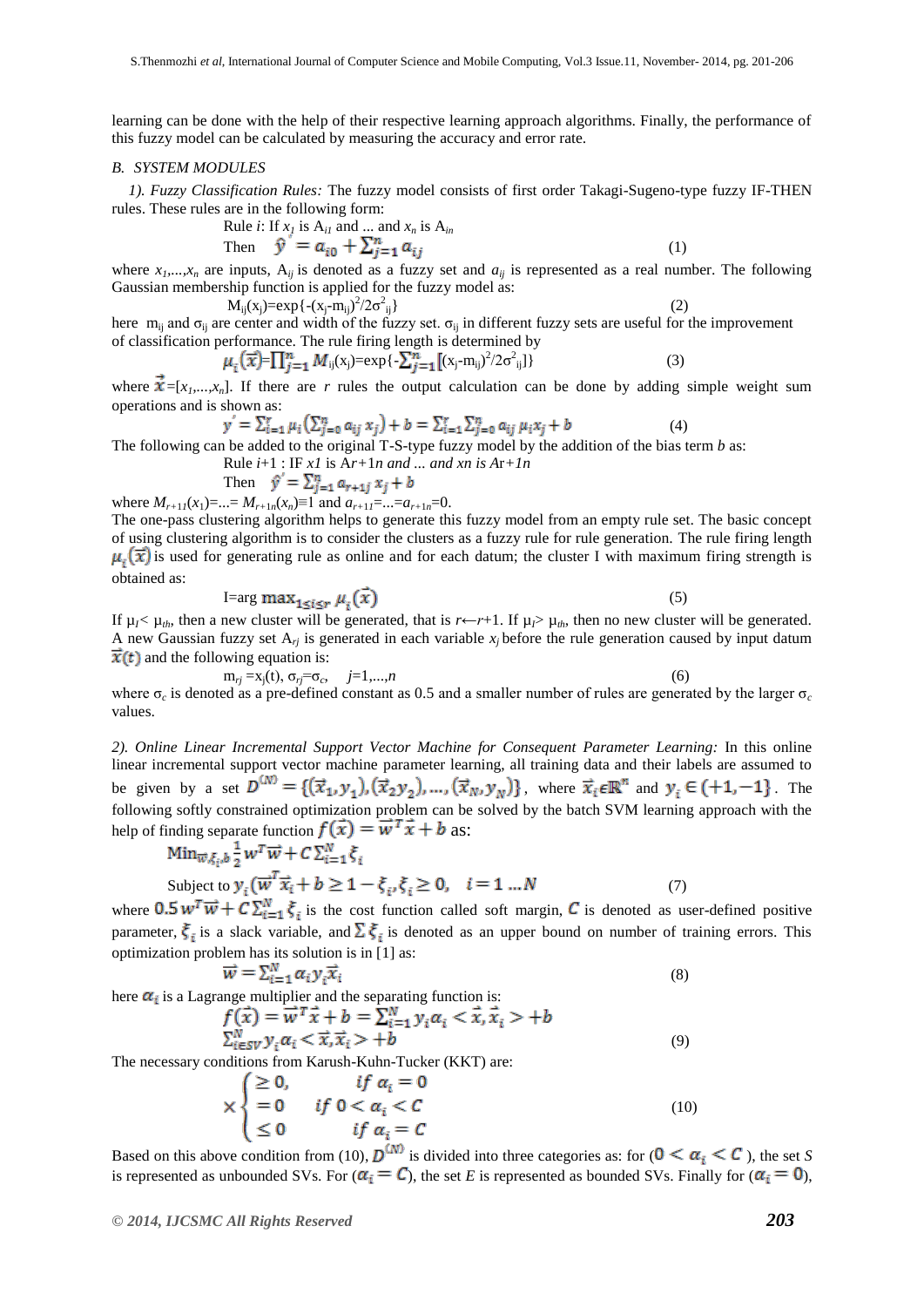the set *O* represents the non-SVs. In an online incremental SVM, one training sample is trained at a time and the existing optimal solution helps to build a new solution. When a new training sample  $(\bar{x}_{N+1}, y_{N+1})$  is available, the old solution will be updated and assume that the samples in  $D^{(N)}$  never migrate across sets *S*, *O*, and *E*. The fuzzy model using this online linear ISVM tune the free antecedent parameter  $a_{ii}$  in the consequent part. The output in (4) is as follows:

$$
y' = \vec{a}T\vec{\phi} + b \tag{11}
$$

where

$$
\vec{a} = [a_{10} \dots a_{1n} \dots a_{r0} \dots a_{rn}] T \epsilon \mathbb{R}^{r(n+1) \times 1}
$$
 (12)

and

$$
\vec{\emptyset} = [\mu_1 x_0 \dots \mu_1 x_n \dots \dots \mu_r x_0 \dots \mu_r x_n] T \epsilon \mathbb{R}^{r(n+1) \times 1}
$$
\n(13)

The online linear incremental SVM evaluates only the consequent parameter vector  $\vec{a}$  instead of changing the structure of T-S-type fuzzy model[18]-[20]. From (13), the input datum  $\vec{x}_k = [x_{k0},..., x_{kn}]$  in online linear ISVMtrained T-S-type fuzzy model is converted to the feature vector  $\phi_k$ , where

 $\phi_k = [\mu_1 x_{k0} \dots \mu_1 x_{kn} \dots \mu_r x_{kn}]^T \in R^{r(n+1) \times 1}$  (14) The feature space has training data pairs which are represented as follows:

$$
D^{(N)} = \{ (\vec{\phi}_1, y_1), (\vec{\phi}_2, y_2), \dots, (\vec{\phi}_N, y_N) \}
$$
(15)

The optimal linear separating function in the feature space from (9) is

$$
y'(\overline{\emptyset}) = \sum_{k=1}^{N} y_k \alpha_k < \overline{\emptyset}, \overline{\emptyset}_{k \ge 0}
$$
  
are solved accordingly and the solution is given as follows:

The parameters  $a_{ij}$  are solved accordingly and the solution is given as follows:  $a_{ij} = \sum_{k=1}^{N} y_k \alpha_k \mu_i x_{ki} = \sum_{k \in SV} y_k \alpha_k \mu_i x_{ki}$  (17)

The new consequent parameters  $a_{ij}^{(N+1)}$  may be obtained by the substitution of new coefficient  $a_i^{(N+1)}$  as follows:

$$
a_{ij}^{(N+1)} = \sum_{k=1}^{N+1} y_k a_k^{(N+1)} \mu_i x_{kj}
$$
(18)

The parameter  $a_{ij}$  gets updated using  $a_{ij}^{(N+1)}$  in the recursive form, and the update equation is as follows:

$$
a_{ij}^{(N+1)} = \sum_{k=1}^{N+1} y_k (\alpha_k + \Delta \alpha_k) \mu_i x_{kj}
$$
(19)

The new bias value  $b^{(0)}$ is updated. Minimization of the soft margin helps to reduce the bound on the generalization error in the feature space and helps to improve the fuzzy model generalization ability. The recursive update makes it feasible to train the fuzzy model with one sample at a time to minimize the soft margin.

*3). Margin Selective Gradient Descent Algorithm for Antecedent Parameter Learning:* From the equation (6),  $m_{ii}$  and  $\sigma_{ii}$  are determined. The generalization performance reduction and overtraining are caused by minimizing output error in all training samples with the help of gradient descent algorithm in neural fuzzy classifiers. MGDA is mainly used to avoid overtraining and also for increasing the separation margin width through learning training samples in the margin-selective region. The slack variable ξ*<sup>k</sup>* after online ISVM is:

$$
\xi_{k} = \begin{cases} 0 & y_k y_k \ge 1 \\ 1 - y_k y_k & otherwise \end{cases}
$$
 (20)

The main objective of MGDA is to minimize  $\xi_k$  in the feature space using the following function as:

$$
g_k = \frac{1}{2}\xi_k^2 = \frac{1}{2}(y_k' - y_k)^2, \quad y_k y_k' < 1
$$
\n(21)

The MGDA is not applied to the samples in classified region and the misclassified samples in MS region. Therefore, MGDA is mainly applied to the training samples which are located in the margin-selective region by satisfying the condition as  $-1-\beta \leq v_k y_k < 1$ . The parameters m<sub>ij</sub> and  $\sigma_{ij}$  for an input sample  $\vec{x}_k$  are updated as follows:

$$
m_{ij}(k+1) = m_{ij}(k) - \frac{\partial e_k}{\partial m_{ij}}, \quad i=1,...,r, \quad j=1,...,n
$$
 (22)

where

$$
\frac{\partial e_k}{\partial m_{ij}} = (y'_k - y_k)(\sum_{j=0}^n a_{ij} x_{kj}) \mu_i \frac{2(x_{kj} - m_{ij})}{\sigma_{ij}^2}
$$
(23)

and

$$
\sigma_{ij}(k+1) = \sigma_{ij}(k) = \frac{\partial \epsilon_k}{\partial \sigma_{ij}}, \quad i=1,\dots,r, \quad j=1,\dots,n \tag{24}
$$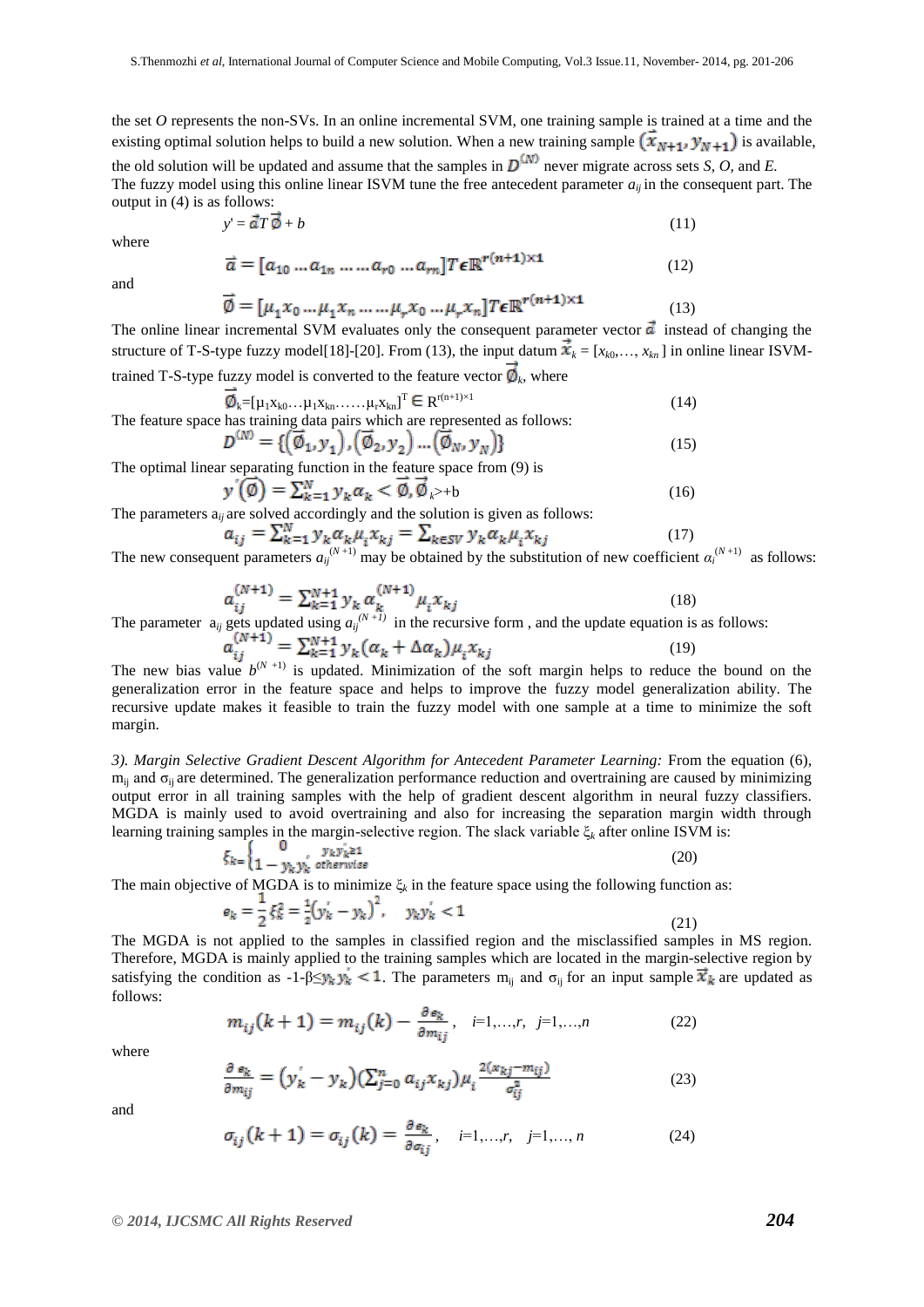where

$$
\frac{\partial \, \mathbf{e}_{k}}{\partial \, \mathbf{\sigma}_{ij}} = \big( \mathbf{y}_{k}^{\'} - \mathbf{y}_{k} \big) \big( \sum_{j=0}^{n} \, a_{ij} \, x_{kj} \big) \mu_{i} \frac{2(x_{kj} - m_{ij})^{2}}{\sigma_{ij}^{8}} \tag{25}
$$

For an offline dataset, the linear online ISVM and MGDA are incrementally applied to the consequent and antecedent parameter learning for the whole dataset, because all training samples are available in advance. For an online training dataset, the linear online ISVM and MGDA parameter learning are applied to only one training sample at a time, because online training samples deals one sample at a time without any repeated training procedures.

#### **V. CONCLUSIONS**

An improved fuzzy model is proposed for the classification problems in T-S-type fuzzy model. To achieve a small model clusters are used for determining the rule number in instead of using support vectors. Generalization ability of this fuzzy model is improved with the ISVM for parameter tuning and also helps to reduce a soft margin. In addition, online classification problems are also handled by online ISVM. Batch training algorithm causes problems such as preload of the large amount of training data and this can be avoided by using online ISVM. Antecedent parameter learning by margin selective gradient descent algorithm performs an operation of moving the selected mapped training samples in the consequent space to a proper location.

### **REFERENCES**

- [1] C. P. Diehl and G. Cauwenberghs, "SVM incremental learning, adaptation and optimization," in *Proc. Int. Joint Conf. Neural Netw.*, 2003, pp. 2685–2690.
- [2] A. Shilton, M. Palaniswami, D. Ralph, and A. C. Tsoi, "Incremental training of support vector machines," *IEEE Trans. Neural Netw.*, vol. 16, no. 1, pp. 114–131, Jan. 2005.
- [3] P. Laskov, C.Gehl, S. Kr uger, and K. R.M uller, "Incremental support vector learning: Analysis, implementation and applications," *Mach. Learn. Res.*, vol. 7, pp. 1909–1936, 2006.
- [4] G. Cauwenberghs and T. Poggio, "Incremental and decremental support vector machine learning," in *Advances in Neural Information Processing Systems*, T. K. Leen, T. G. Dietterich, and V. Tresp, Eds. Cambridge, MA, USA: MIT Press, 2000, vol. 13, pp. 409–415.
- [5] M. Karasuyama and I. Takeuchi, "Multiple incremental decremental learning of support vector machines," *IEEE Trans. Neural Netw.*, vol. 21, no. 7, pp. 1048–1059, Jul. 2010.
- [6] M. Karasuyama and I. Takeuchi, "Multiple incremental decremental learning of support vector machines," *IEEE Trans. Neural Netw.*, vol. 21, no. 7, pp. 1048–1059, Jul. 2010.
- [7] S. Ertekin, L. Bottou, and C. L. Giles, "Nonconvex online support vector machines," *IEEE Trans. Pattern Anal.Mach. Intell.*, vol. 33, no. 2, pp. 368–381, Feb. 2011.
- [8] R. Roscher, B. Waske, and W. Forstner, "Incremental import vector machines for classifying hyper spectral data," *IEEE Trans. Geosci. Remote Sens.*, vol. 50, no. 9, pp. 3463–3473, Sep. 2012.
- [9] P. Mitra, C. A. Murthy, and S. K. Pal, "Data condensation in large databases by incremental learning with support vector machines," in *Proc. Int. Conf. Pattern Recog.*, 2000, pp. 708–711.
- [10] C. Domeniconi and D. Gunopulos, "Incremental support vector machine construction," in *Proc. Int. Conf. Data Mining*, 2001, pp. 589–592.
- [11] S. Ruping, "Incremental learning with support vector machines," in *Prof. Int. Conf. Data Mining*, 2001, pp. 641–642.
- [12] K. Ikeda and T. Yamasaki, "Incremental support vector machines and their geometrical analyses," *Neuro computing*, vol. 70, pp. 2528–2533, 2007.
- [13] S. Cheng and F. Y. Shih, "An improved incremental training algorithm for support vector machines using active query," *Pattern Recog.*, vol. 40, pp. 964–971, 2007.
- [14] C. F. Juang, S. H. Shiu, and S. J. Shiu, "Fuzzy system learned through fuzzy clustering and support vector machine for human skin color segmentation," *IEEE Trans. Syst., Man, Cybern. A, Syst., Humans*, vol. 37, no. 6, pp. 1077–1087, Nov. 2007.
- [15] C. F. Juang, S. H. Chiu, and S. W. Chang, "A self-organizing TS-type fuzzy network with support vector learning and its application to classification problems," *IEEE Trans. Fuzzy Syst.*, vol. 15, no. 5, pp. 998–1008, Oct. 2007.
- [16] C. F. Juang and G. C. Chen, "A TS fuzzy system learned through a support vector machine in principal component space for real-time object detection," *IEEE Trans. Ind. Electron.*, vol. 59, no. 8, pp. 3309–3320, Aug. 2012.